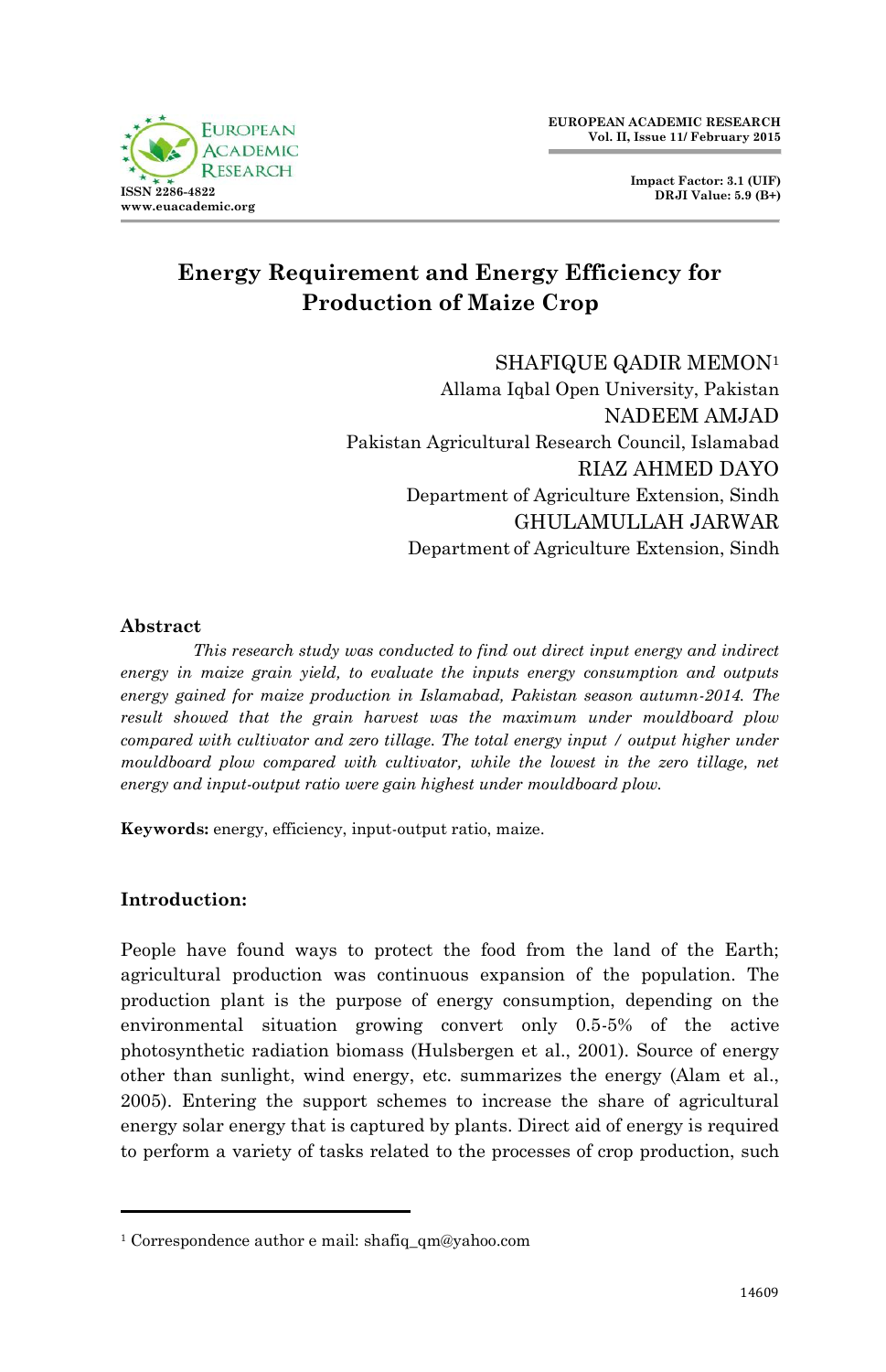as land preparation, irrigation, harvesting, processing, harvesting, and transport of agricultural inputs and outputs. In other words, direct energy includes fuel and electricity, which are directly used on the land (Hulsbergen et al., 2001). Indirect energy is not directly consumed on the farm. The main elements to support the indirect energy is the energy used in the production, packaging and transport of fertilizers, seeds, machinery and pesticides (Ozkan et al., 2004). The carrier for the cultivation of energy supply is very diverse, modern crop production is characterized by a high share of energy from fossil fuels and electricity, which is used as a direct and an indirect energy (fertilizers, pesticides, machinery, etc.) (Hulsbergen et al., 2001). Currently, the efficiency and profitability of agriculture depends on energy consumption. As a result of increased levels of agrochemicals and the use of more productive varieties of crops increased continuously. Although modern, energy-intensive agricultural systems are very efficient, their durability is questionable because: rapid population growth makes it necessary to continue to increase in the cultivated fields of energy and water resources-fossil (fertilizers and irrigation) measures that are necessary to provide fertilizers, pesticides, irrigation and mechanization are non-renewable and agricultural environment is degraded by erosion and water pollution both biological resources and fresh (Pimental and Pimental, 2005). The aim of the study was to provide a descriptive analysis of the energy consumption of agriculture in Islamabad in 2014. This analysis is important to carry out the necessary improvements that will lead to a more efficient and environmentally friendly production system.

## **Materials and Methods:**

**EUROPEAN ACADEMIC RESEARCH - Vol. II, Issue 11 / February 2015** 14610 The present study was conducted at the Islamabad, Pakistan, during autumn season 2014. Experimental field consisted of 09 plots, each with length 10 m  $\times$ width 10 m, organized randomized complete block design with three replications. Seeds of maize were dibbled 5 cm depth, keeping row to row distance 75 cm and seed to seed distance 20 cm. Maize was sown at the @ 25 kg ha<sup>-1</sup> and fertilizer application  $@140-70-70$  kg ha<sup>-1</sup> NPK was applied. Complete dose of NPK applied at the time of sowing, the remaining doses of N were applied in two splits. Moreover, the process has been applied before the first thinning of irrigation to keep the plants at a distance suitable five stations were selected at random from each plot and tagged. All the data were subject to analysis of variance (ANOVA) using the investigation of variance procedure (Steel and Torrie, 1980). The treatment mean divided using least significant difference (LSD) at 0.05 level of probability. A MF diesel tractor 75 hp was used for tillage operation; implements included cultivator, mould board plow and zero tillage. Energy investigations were performed based on field operation; tillage, fuel, human labour, seed, fertilizing and harvesting, all these sources involved in the production process. The energy use per hectare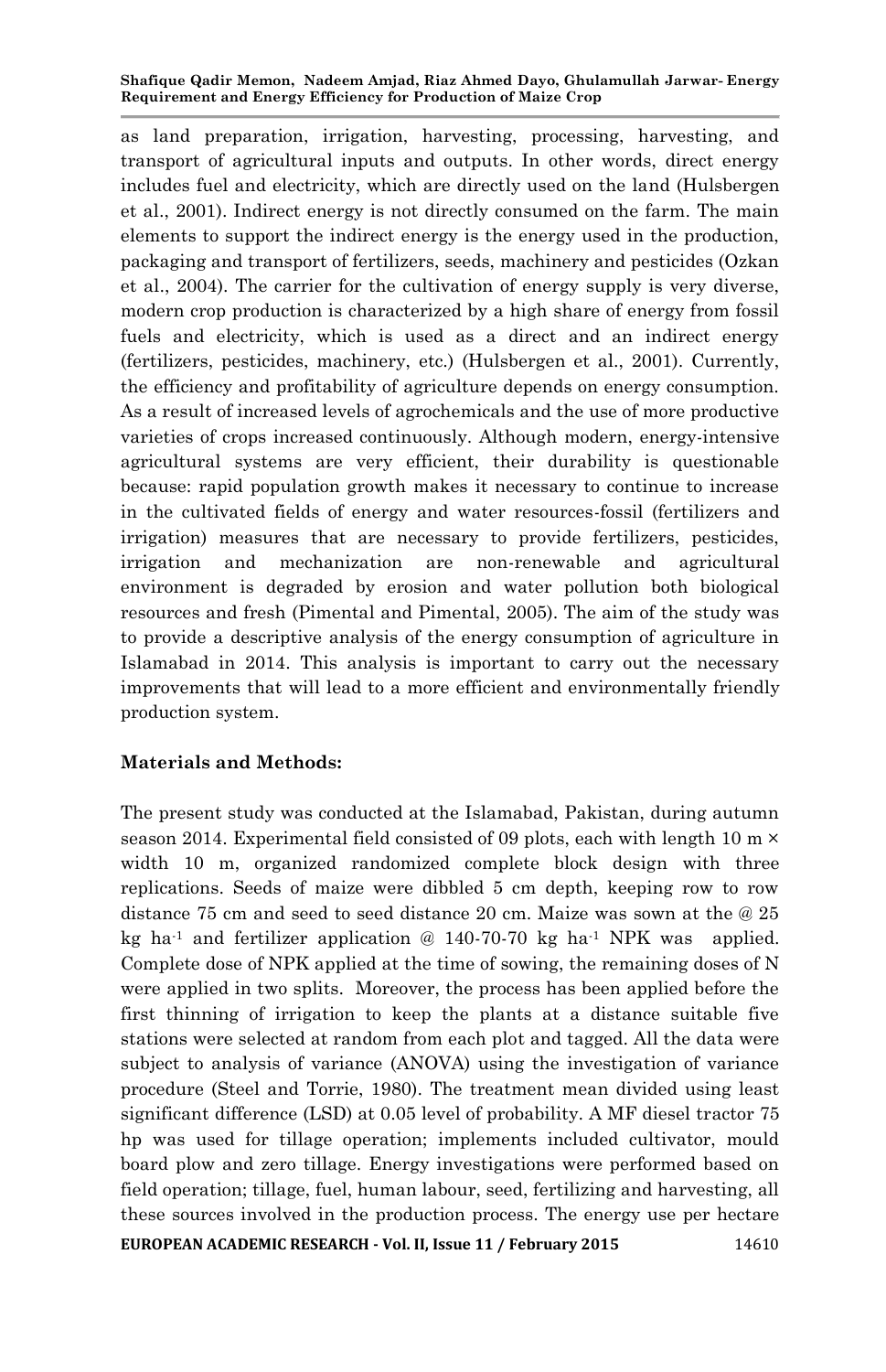for every field operation was computed by the following equation (Moerschner and Gerowitt, 2000):

## $ED = h \times AFU \times PEU \times RU$

where:

- ED = Specific direct energy use (fuel) for a field operation, MJ ha-1 .
- $h =$  Specific working hours per run, h ha<sup>-1</sup>
- AFU = Average fuel use per working hour,  $L<sub>h-1</sub>$
- PEU = Specific energy value per liter of fuel,  $MJ L<sup>-1</sup>$
- $RU = \text{Runs}, \text{number of applications in the}$ considered field operation.

## $EID = RATE \times MATER$

Where,  $EID = indirect energy input, MJ ha<sup>-1</sup>$ RATE = application rate of input,  $kg \text{ ha}^{-1}$ MATENF = energy factor of material used,  $MJ$  kg<sup>-1</sup>

# $\mathit{LABEN} = \frac{\mathit{Labour} \times \mathit{Time} \times \mathit{Label}}{\mathit{Area}}$

where:

LABEN= labour energy, MJ ha<sup>-1</sup> Labour = number of working laborers Time= operating time, h Area= operating area, ha Labenf = labour energy factor,  $MJ$  h<sup>-1</sup>

Energy equivalents of the input used in maize production are given in Table-1. The data on energy use have been taken from a number of references, as indicated in the Table 1.

|            |  |  | Table 1 Energy equivalents of different input and output used in field crop |  |  |  |  |  |  |  |  |  |
|------------|--|--|-----------------------------------------------------------------------------|--|--|--|--|--|--|--|--|--|
| production |  |  |                                                                             |  |  |  |  |  |  |  |  |  |

| Input                     | Energy equivalents | Reference          |  |
|---------------------------|--------------------|--------------------|--|
|                           | (MJ)               |                    |  |
| Human labour (h)          | 2.3                | Yaldiz et al, 1990 |  |
| Diesel fuel (L)           | 47.80              | Safa et al., 2002  |  |
| Chemical Fertilizers (kg) |                    |                    |  |
| Nitrogen                  | 61.53              | Pimental, 1979     |  |
| Phosphorus                | 12.56              | Pimental, 1979     |  |
| Potassium                 | 6.7                | Pimental, 1979     |  |

**EUROPEAN ACADEMIC RESEARCH - Vol. II, Issue 11 / February 2015** 14611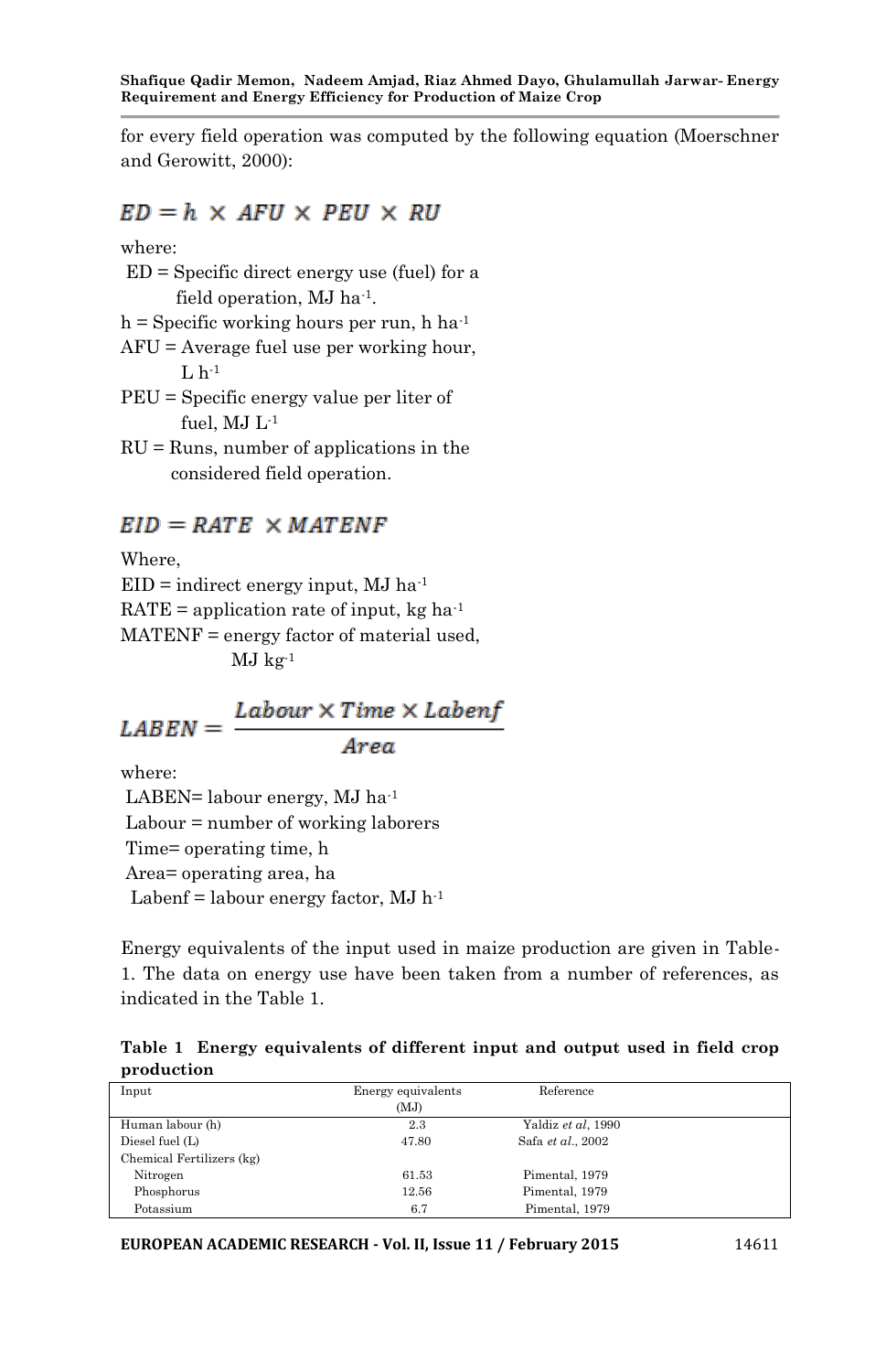Maize Seed (kg) 14.7 Panesar, B.S. 2002

#### **Results and Discussions:**

**Yield:** The field experiment was performed in order to evaluate the productivity of each tillage methods and to relate it to the input energy consumption. The mean yield results are shown in Fig. 1, the result revealed that significant increase in maize grain yield (4380 kg ha-1 ) highest in mouldboard plow as compared to  $(3972 \text{ kg ha}^{-1})$  in cultivator, while the lowest maize grain yield in (3136 kg ha-1 ) zero tillage. These results are compared with finding of Arora *et al* (1991), that deep plowing is beneficial for maize. Kersten and Hack (1991) observed that best results could be achieved by ploughing against no till cultivation.

**Input-output energy:** The input and output energy values used in maize production as can be showed Table. 2 the total input energy was observed maximum under mouldboard plow (12387 MJ ha<sup>-1</sup>) followed by cultivator (11383 MJ ha-1 ) and lowest input energy was found in zero tillage (11301 MJ ha<sup>-1</sup>). The result indicated that higher output energy was obtained in mouldboard plow (64386 MJ ha<sup>-1</sup>), followed by cultivator (58388 MJ ha<sup>-1</sup>) and minimum output energy found in zero tillage (46099 MJ ha<sup>-1</sup>). The net energy was find out maximum in mouldboard plow (51999 MJ ha-1 ), followed by cultivator (47005 MJ ha-1 ) and the minimum net energy observed in zero tillage (34798 MJ ha<sup>-1</sup>).

#### **Conclusion:**

It was concluded that different tillage methods were evaluated on the basis of yield, input/output energy of maize crop. Mouldboard plow had the maximum input/output energy gain as compared to cultivator and zero tillage treatment gave the lowest input/output energy. Mouldboard plow used high energy as compared to cultivator and zero tillage, for the farmers who cannot afford much inputs energy cost, cultivator can be recommended to grow maize crop successfully on the basis of energy input-output. Further studies are also recommended for the researchers to carry out such similar studies in maize crop.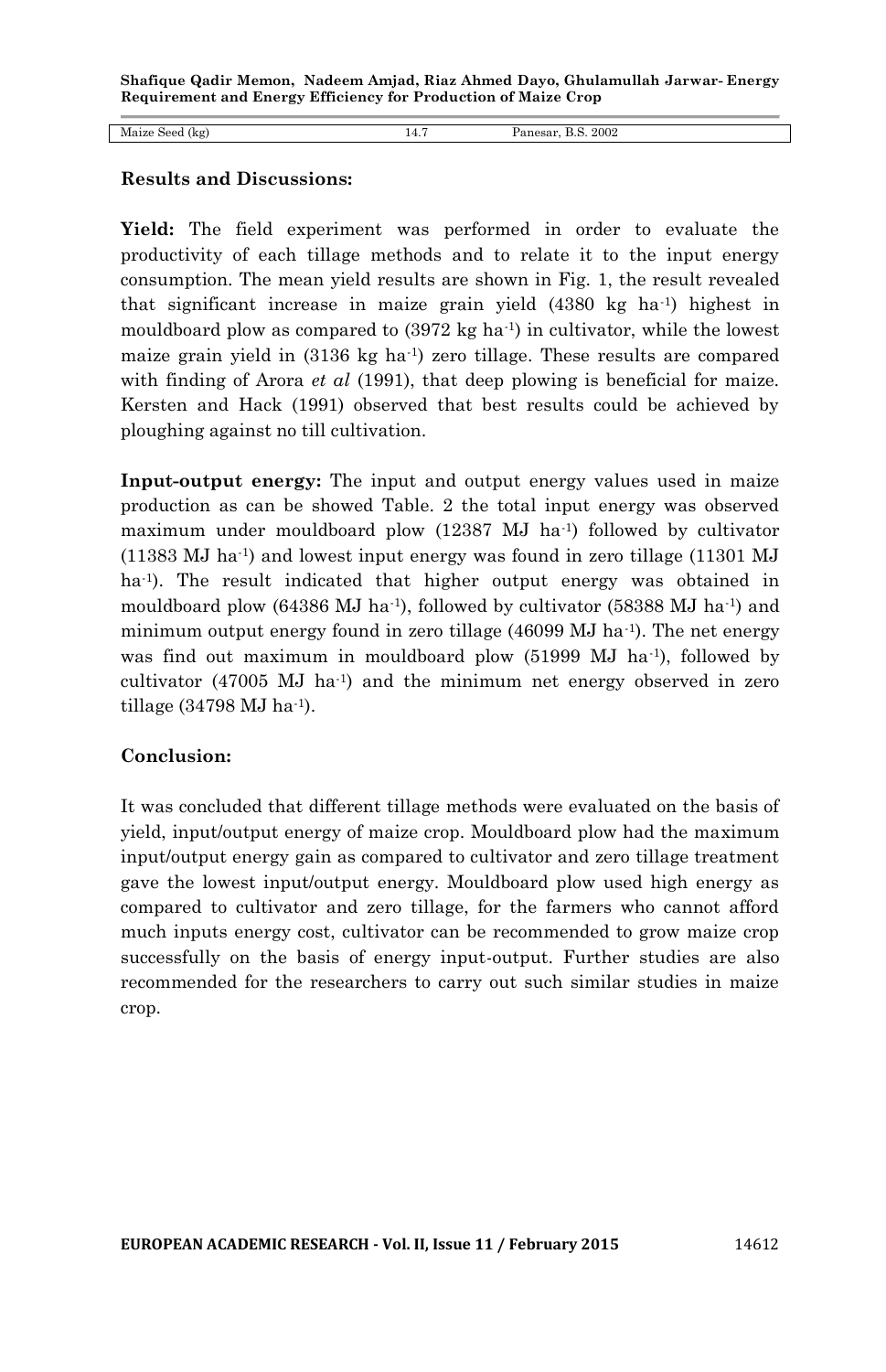

**Fig. 1 Performance of Different Soil Tillage Systems on Grain Yield of Maize Crop using LSD at 5% probability.**

**Table 2. The energy input-output for autumn-2014 sown maize.**

| Input energy $(MJ ha^{-1})$              | Mouldboard plow | Cultivator | Zero tillage |
|------------------------------------------|-----------------|------------|--------------|
|                                          |                 |            |              |
| Human labour (MJ ha-1)                   |                 |            |              |
| Sowing                                   | 184             | 184        |              |
| Harvesting                               | 368             | 368        | 368          |
| Diesel (MJ ha <sup>-1</sup> )            |                 |            |              |
| Mouldboard plow                          | 1505.5          |            |              |
| Cultivator                               |                 | 502.3      |              |
| Zero tillage                             |                 |            | 603.8        |
|                                          |                 |            |              |
| Fertilizer(MJ ha <sup>-1</sup> )         |                 |            |              |
| Nitrogen $(140 \text{ kg ha}^{-1})$      | 8614            | 8614       | 8614         |
| Phosphorus $(70 \text{ kg ha}^{-1})$     | 879             | 879        | 879          |
| Potassium (70 kg ha <sup>-1</sup> )      | 469             | 469        | 469          |
| Seed (MJ ha <sup>-1</sup> )              | 367.5           | 367.5      | 367.5        |
| Total input energy (MJ ha <sup>1</sup> ) | 12387           | 11383      | 11301        |
| Output energy $(MJ)$ ha <sup>-1</sup> )  | 64386           | 58388      | 46099        |
| Net energy gain (MJ ha <sup>-1</sup> )   | 51999           | 47005      | 34798        |
| Output-input ratio                       | 5.19            | 5.12       | 4.07         |

#### **REFERENCES:**

[1] Arora, V.K., P.R. Gajra and S.S. Prihar, 1991. Tillage effect on corn in sandy soil relation to Water retentivity, nutrient and water management and seasonal evaporability. Soil and Tillage Res., 21: 1-21.

[2] Alam M.S., Alam M.R. and Islam K.K. 2005. Energy Flow in Agriculture: Bangladesh. American Journal of Environmental Sciences. 1(3): 213-220.

[3] Hulsbergen K.J., Feil B., Biermann S., Rathke G.W., Kalk W.D., Diepenbrock W.A. 2001. Method of energy balancing in crop production and its application in a long-term fertilizer trial. Agriculture, Ecosystems and Environment. 86: 303-321.

[4] Kersten, M. and F. Hack. 1991. Effect of four tillage methods on growth of maize in Zambia. AMA 22:34-38.

[5] Moerschner, J. and Gerowitt, B. 2000. Direct and in-direct energy use in arable farming In Northern Germany. In: Weidema, B.P. and M.J.G Meeusen (Eds.),Agricultural Data for Life Cycle Assessments. The Hague, Agricultural Economics Research Institute (LEI).Volume 1.195 p.

**EUROPEAN ACADEMIC RESEARCH - Vol. II, Issue 11 / February 2015** 14613